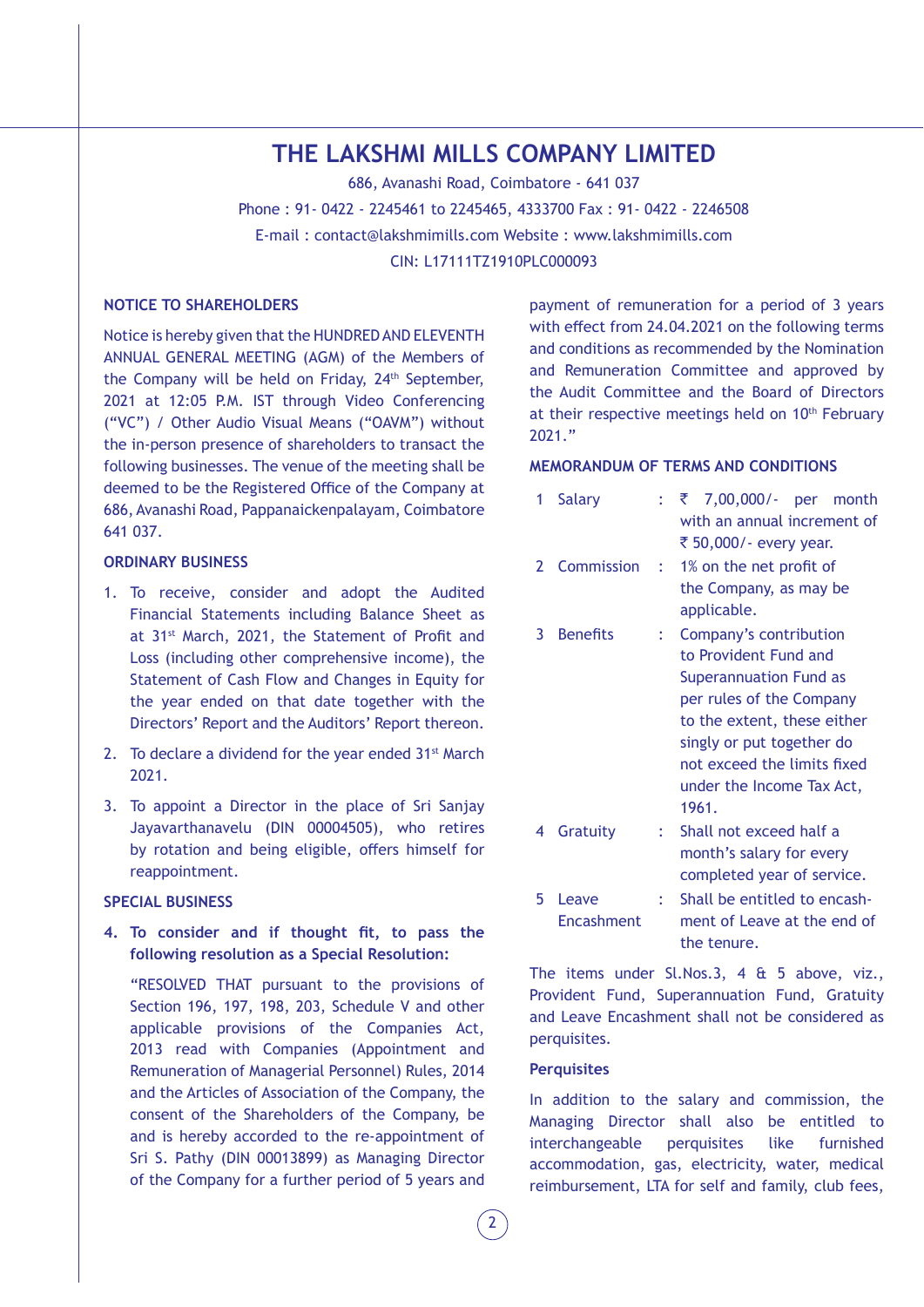medical insurance etc., in accordance with the rules of Company. However, the aggregate of such perquisites shall not exceed  $\bar{\tau}$  3,60,000/- per annum. The perquisites shall be evaluated as per Income Tax Rules wherever applicable.

Provision of a company car with driver for use on Company's business and telephone facility at his residence will not be considered as perquisites. Personal long distance calls on telephone and use of the car for private purposes shall be billed by the company to the Managing Director.

RESOLVED FURTHER THAT in the event of loss or inadequacy of profits in any financial year during the aforesaid period, the salary and perquisites mentioned above shall be the minimum remuneration payable to Sri S. Pathy (DIN: 00013899) Managing Director of the Company.

RESOLVED FURTHER THAT the Board of Directors be and are hereby authorized to alter and vary the terms of appointment and / or remuneration payable to Sri S. Pathy, Managing Director, as it may deem fit, subject to the same not exceeding the limit as approved by the shareholders.

**5. To consider and if thought fit, to pass the following resolution as an Ordinary Resolution:**

"RESOLVED THAT pursuant to the provisions of section 148(3) and all other applicable provisions, if any, of the Companies Act, 2013 read with Rule 14 of the Companies (Audit and Auditors) Rules, 2014 (including any statutory modification(s) or reenactment(s) thereof for the time being in force), M/s. A. R. Ramasubramania Raja & Co., (Registration No. 000514), Cost Accountants, Coimbatore, who was appointed as Cost Auditor by the Board of Directors of the Company on the recommendation of the Audit Committee, to conduct the audit of the cost accounting records of the Company for the financial year 2021-22 on a remuneration of  $\bar{z}$  1,00,000/- exclusive of applicable taxes and reimbursement of out of pocket expenses incurred in connection with the aforesaid audit, be and is hereby ratified and confirmed."

**Coimbatore** 28.06.2021

By Order of the Board **N. SINGARAVEL** Company Secretary

3

**NOTES:**

- 1. In view of the continuing Covid-19 pandemic, the Ministry of Corporate Affairs ("MCA") has vide its circular dated May 5, 2020 read with circulars dated April 8, 2020, April 13, 2020, June 15, 2020, September 28, 2020, December 31, 2020 and January 13, 2021 (collectively referred to as "MCA Circulars") and the Securities and Exchange Board of India vide their circulars dated May 12, 2020 and January 15, 2021 (collectively referred to as "SEBI Circulars") permitted the conduct of the Annual General Meeting ("AGM") through Video Conferencing ("VC")/Other Audio Visual Means ("OAVM"), without the physical presence of the Members at a common venue. The deemed venue for the AGM shall be the Registered Office of the Company. In compliance with the provisions of the Companies Act, 2013 ("Act"), SEBI (Listing Obligations and Disclosure Requirements) Regulations, 2015 ("SEBI Listing Regulations") MCA Circulars and SEBI Circulars, the 111th AGM of the Company is being held through VC / OAVM. Members desirous of participating in the meeting through VC/OAVM, may refer to the procedures mentioned below.
- 2. Pursuant to the provisions of the Act, a Member entitled to attend and vote at the AGM is entitled to appoint a proxy to attend and vote on his/her behalf and the proxy need not be a Member of the Company. Since this AGM is being held pursuant to the MCA Circulars through VC/OAVM, physical attendance of Members has been dispensed with. Accordingly, the facility for appointment of proxies by the Members will not be available for the AGM and hence the Proxy Form and Attendance Slip are not annexed to this Notice.
- 3. In case of joint holders, the Member whose name appears as the first holder in the order of names as per the Register of Members of the Company will be entitled to vote at the AGM.
- 4. Institutional/Corporate Members (i.e., other than Individuals/HUF/NRI) etc are required to send the scanned copy of the Board Resolution (pdf or jpg format) authorizing their representatives to attend the meeting through VC/OAVM on their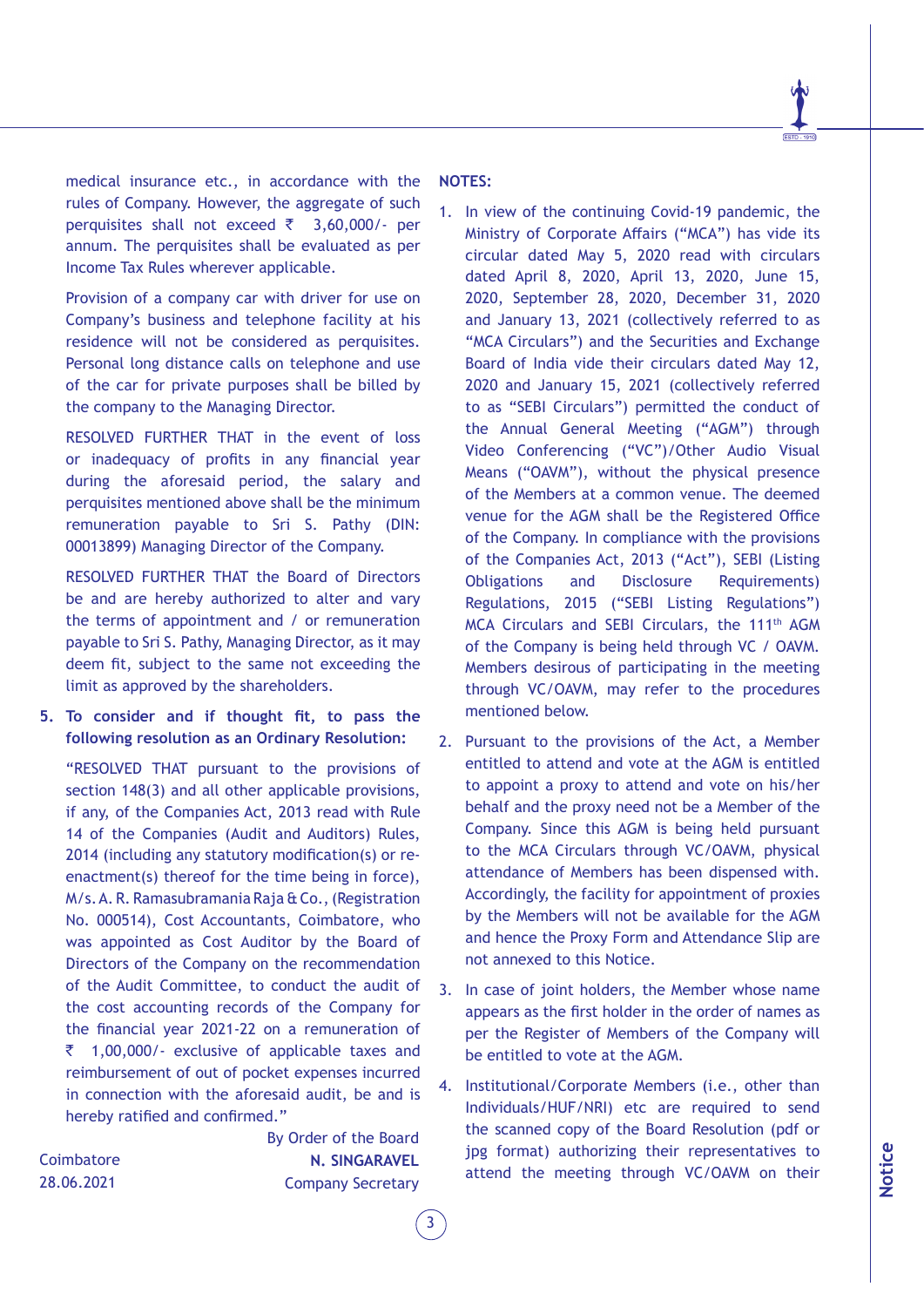behalf and to vote through remote e-voting. The said Resolution/Authorisation shall be sent to the Scrutinizer by email through its registered email address to bk.scrutiniser@gmail.com with a copy marked to evoting@nsdl.co.in.

- 5. Members attending the AGM through VC/OAVM shall be counted for the purpose of reckoning the quorum under Section 103 of the Act.
- 6. Members may note that M/s. M.S.Jagannathan & Visvanathan, Chartered Accountants, (Firm Registration No. 001209S), Coimbatore, the statutory auditors of the Company were appointed by the shareholders at 107<sup>th</sup> Annual General Meeting (AGM) held on 26.07.2017, to hold office for a period of 5 years till the conclusion of AGM to be held during the year 2022, subject to ratification by the shareholders at every AGM. However, the Ministry of Corporate Affairs vide its notification dated 07.05.2018 has amended Section 139 of the Companies Act, 2013 by omitting the requirement of seeking ratification of the Members for appointment of statutory auditors at every AGM. Hence, no resolution is being proposed for ratification of appointment of statutory auditors at this 111th Annual General Meeting.
- 7. The Register of Members and Share Transfer Books of the Company will remain closed from Saturday – 18.09.2021 to Friday – 24.09.2021 (both days inclusive), in compliance with Regulation 42 of the SEBI (LODR) Regulations 2015 and Section 91 of the Companies Act, 2013.
- 8. Dividend as recommended by the Board of Directors, if declared at the Annual General Meeting will be paid within 30 days from the date of declaration to those Members whose names appear on the Register of Members in respect of shares held in physical form as well as in respect of shares held in electronic form as per the details received from the depositories for this purpose as at the close of the business hours on Friday, 17<sup>th</sup> September, 2021.
- 9. Compulsory transfer of Equity Shares to Investor Education and Protection Fund (IEPF) Authority:

Pursuant to the provisions of Section 124(6) of the Act and Rule 6 of the Investor Education and Protection Fund Authority (Accounting, Audit,

Transfer and Refund) Rules, 2016, ("the IEPF Rules") and amendments thereto, the Company has transferred the shares in respect of Members who have not claimed/encashed dividend for the last seven consecutive years to the Demat Account of the IEPF Authority. Details of the Members whose shares have been transferred to the Demat account of the IEPF Authority are available at the Company's website at www.lakshmimills.com.

- 10. Members who wish to claim dividends, which remain unclaimed, are requested to correspond with the Company/Registrar & Share Transfer Agent of the Company. Members are requested to note that pursuant to Section 124 of the Companies Act, 2013 dividends not claimed within seven years from the date of transfer to the Company's Unpaid Dividend Account, will be transferred to the Investor Education and Protection Fund ("IEPF") established by the Central Government under Section 125 of the Companies Act, 2013. The details of unpaid/ unclaimed dividend can be viewed on the Company's website www. lakshmimills.com. As per the provisions of Rule 6 of the Investor Education and Protection Fund Authority (Accounting, Audit, Transfer and Refund) Rules 2016, the Company will be transferring the share(s) on which the beneficial owner has not encashed any dividend during the last seven years to the IEPF demat account as identified by the IEPF Authority. Details of shareholders whose shares are liable to be transferred to IEPF are available at the Company website: www.lakshmimills.com. The shareholders whose unclaimed dividend/share has been transferred to the 'Investor Education and Protection Fund' may claim the same from IEPF authority by filing Form IEPF-5 along with requisite documents. Sri N. Singaravel, Company Secretary, is the Nodal Officer of the Company for the purpose of verification of such claims.
- 11. Members are requested to make all correspondence in connection with shares held by them by addressing letters directly to the Company Secretary of the Company or its RTA – M/s. S.K.D.C. Consultants Limited, "Surya", 35, May Flower Avenue, Behind Senthil Nagar, Sowripalayam Road, Coimbatore 641 028, by quoting their Folio Number or the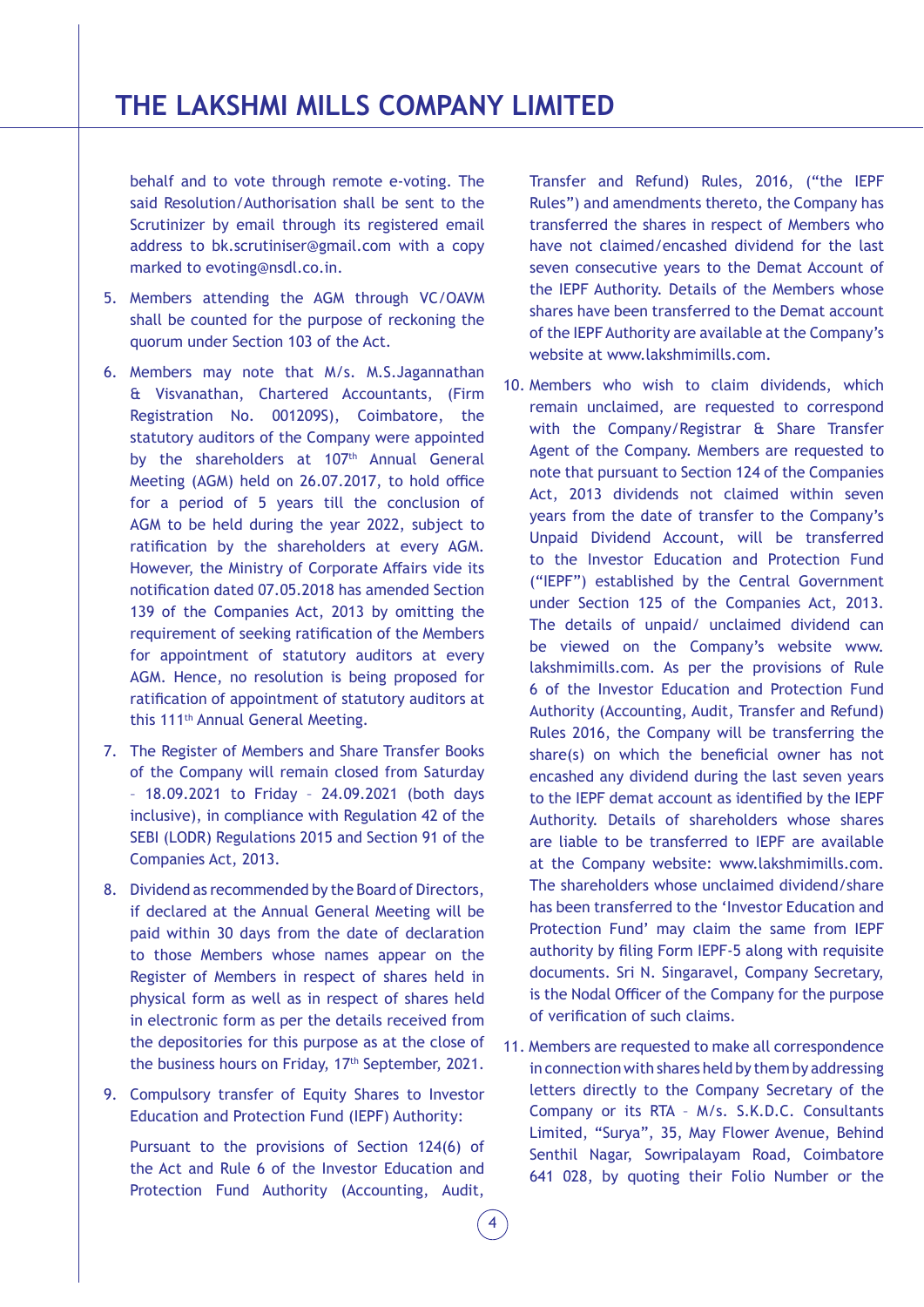Client ID No. with DP ID No.

- 12. It is reiterated that the request for Dematerialisation and Rematerialisation are to be made only to the Depository Participant (DP) with whom you have opened an account and not to the Company or its Transfer Agent.
- 13. International Securities Identification Number given to your company is INE938C01019.
- 14. Members who hold shares in physical form in multiple folios in identical names or joint holding in the same order of names are requested to send the share certificates to the Registrar and Share Transfer Agent, for consolidation into a single folio.
- 15. Securities and Exchange Board of India has mandated that the transfer of securities held in physical form, except in case of transmission or transposition, shall not be processed by the listed entities / Registrar and Share Transfer Agents with effect from 1<sup>st</sup> April, 2019. Therefore, members holding share(s) in physical form are requested to immediately dematerialize their shareholding in the Company. Necessary prior intimation in this regard was provided to the shareholders.
- 16. As per the green initiative taken by the Ministry of Corporate Affairs, Members are advised to register their email address with the Registrar and Share Transfer Agents M/s. S.K.D.C. Consultants Limited, in respect of shares held in physical form and with the concerned depository participant in respect of shares held in demat form to enable the company to serve documents in electronic form.
- 17. The Securities and Exchange Board of India (SEBI) has mandated the submission of Permanent Account Number (PAN) by every participant in securities market. Members holding shares in electronic form are, therefore, requested to submit the PAN to their depository participants with whom they are maintaining their demat account(s). Members holding shares in physical form can submit their PAN details to the company or to the Registrar and Share Transfer Agents - M/s. S.K.D.C. Consultants Limited.
- 18. Securities and Exchange Board of India (SEBI) and the Ministry of Corporate Affairs have made it mandatory for all the listed Companies to offer Electronic Clearing Service (ECS) facilities for payment of dividend, wherever applicable. In view of this provision, Shareholders who are interested to avail the facility of Dividend payment by National Electronic Clearing Service (NECS) are requested to fill the NECS Mandate in the prescribed form (enclosed) and send it along with the original cancelled cheque leaf to the Company's Registrar and Share Transfer Agents M/s. S.K.D.C. Consultants Ltd, "Surya", 35, May Flower Avenue, Behind Senthil Nagar, Sowripalayam Road, Coimbatore 641 028.
- 19. Change of Address: Members are requested to notify any change of address and bank details to their Depository Participants in respect of their holdings in electronic form and in respect of shares held in physical form, to the Secretarial Department at the registered office of the Company or to M/s. S.K.D.C. Consultants Limited, "Surya", 35 May Flower Avenue, Behind Senthil Nagar, Sowripalayam Road, Coimbatore – 641028, the Registrar and Share Transfer Agent of the Company.
- 20. Pursuant to the provisions of Section 72 of the Companies Act, 2013, Members may file nomination forms in respect of their physical shareholdings. Any Member wishing to avail this facility may submit to the Company's Registrar and Share Transfer Agents in the prescribed statutory form. Should any assistance be desired, Members should get in touch with the Company's Registrar and Share Transfer Agents.
- 21. Brief resume, details of shareholding and Directors/KMP inter-se relationship of Director seeking election/re-election, as required under Reg. 36 of the Securities Exchange Board of India (Listing Obligations and Disclosure Requirements) Regulations, 2015 and Secretarial Standards 2 issued by the Institute of Company Secretaries of India are provided as Annexure to this Notice.
- 22. Soft copies of the Register of Directors and Key Managerial Personnel and their shareholding, maintained under Section 170 of the Companies Act,

5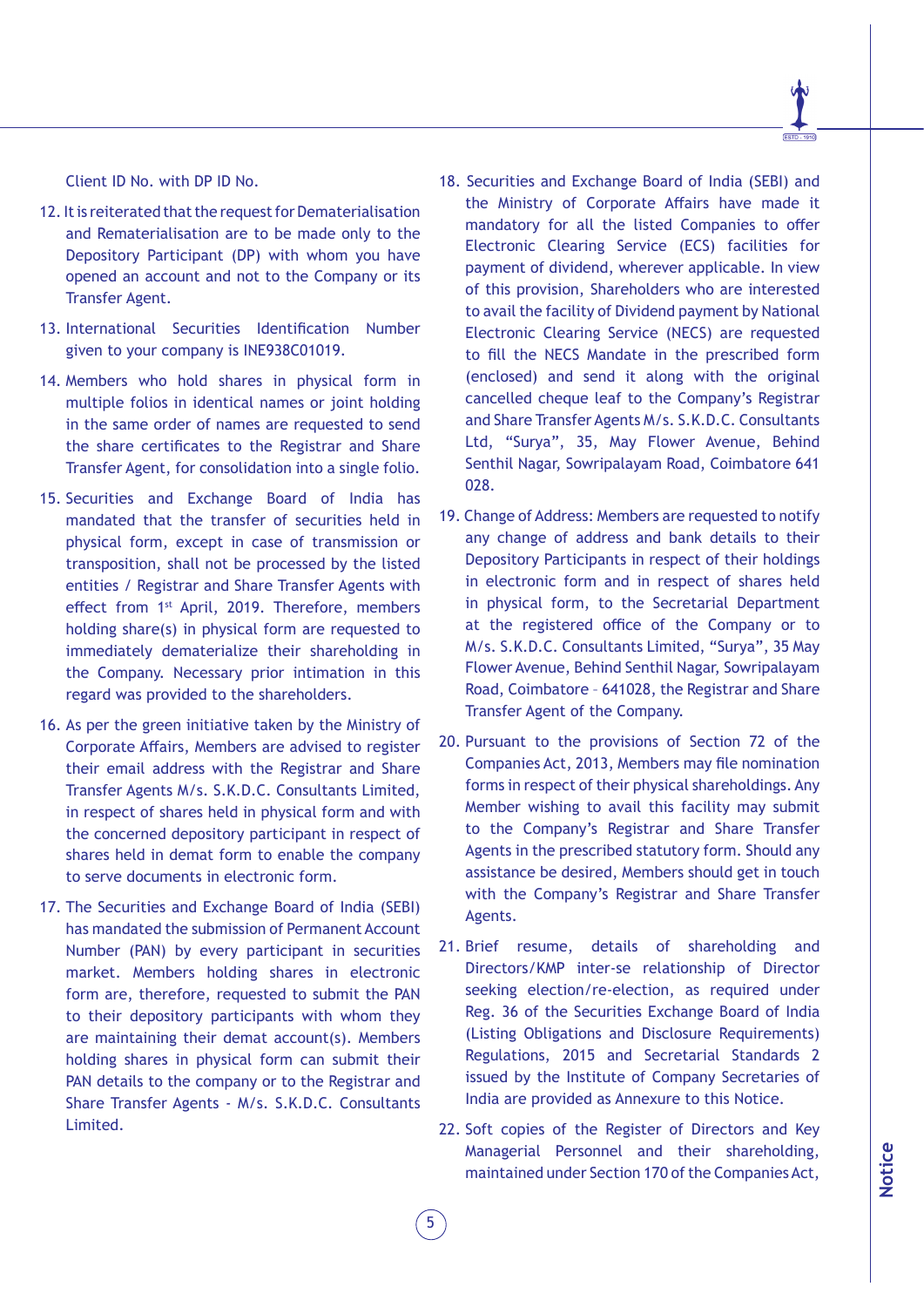2013 and the Register of Contracts or Arrangements in which the Directors are interested, maintained under Section 189 of the Companies Act, 2013 will be available for inspection by the Members who request for the same, during the AGM.

- 23. Members desirous of receiving any information on the accounts or operations of the Company are requested to forward his/her queries to the Company seven working days prior to the meeting. The same will be replied by the Company suitably.
- 24. In compliance with the aforesaid MCA Circulars and SEBI Circulars, Notice of the AGM along with the Annual Report for the year 2020-21 is being sent only through electronic mode to those Members whose email addresses are registered with the Company/Depositories. Members may note that the physical copy of the Annual Report will not be sent. Members may note that the Notice and Annual Report 2020-21 will also be available on the Company's website www.lakshmimills.com and website of the Stock Exchange i.e., BSE Limited at www.bseindia.com and on the website of the NSDL at https://www.evoting.nsdl.com. Members can attend and participate in the Annual General Meeting through VC/OAVM facility only.
- 25. The Company has entered into agreements with National Securities Depository Limited (NSDL) and Central Depository Service Limited (CDSL). The Depository System envisages the elimination of several problems involved in the script based system such as bad deliveries, fraudulent transfers, fake certificates, thefts in postal transit, delay in transfers, mutilation of share certificates, etc. Simultaneously, Depository System offers several advantages like exemption from stamp duty, elimination of concept of market lot, elimination of bad deliveries, reduction in transaction costs, improved liquidity, etc. Members, therefore, now have the option of holding and dealing in the shares of the Company in electronic form through NSDL or CDSL. Members are encouraged to convert their holdings to electronic mode.
- 26. Since the AGM will be held through VC/OAVM, the Route Map is not annexed in this Notice.
- 27. Members holding shares in electronic form may note that bank particulars registered against their respective depository accounts will be used by the Company for payment of Dividend. The Company or its Registrar and Share Transfer Agents, M/s. S.K.D.C. Consultants Limited cannot act on any request received directly from the members holding shares in electronic form for any change of bank particulars or bank mandates. Such changes are to be advised only to the Depository Participant by the members. Members holding shares in physical form and desirous of either registering bank particulars or changing bank particulars already registered against their respective folios for payment of Dividend are requested to write to the Company or its Registrar and Share Transfer Agents.
- 28. Non-Resident Indian ("NRI") Members are requested to inform the Company or its RTA or to the concerned Depository Participants, as the case may be, immediately:
	- a. the change in the residential status on return to India for permanent settlement or
	- b. the particulars of the NRE/NRO Account with a Bank in India, if not furnished earlier.
- 29. Pursuant to Finance Act 2020, dividend income will be taxable in the hands of Shareholders with effect from 1st April, 2020 and the Company is required to deduct tax at source from dividend paid to Shareholders at the prescribed rates. For the prescribed rates for various categories, the Shareholders are requested to refer to the Finance Act, 2020 and amendments thereof.

The Shareholders are requested to update their Residential Status, Category as per Income Tax Act, 1961 ("IT Act"), Permanent Account Number ("PAN") with the Company/Registrar & Share Transfer Agent (in case of shares held in physical mode) and depositories (in case of shares held in demat mode) immediately. A resident individual Shareholder having PAN and entitled to receive dividend amount exceeding  $\bar{z}$  5,000/- and who is not liable to pay income tax, can submit a yearly declaration in Form No. 15G/15H, to avail the benefit of non-deduction of tax at source by email to info@skdc-consultants.com on or before 24th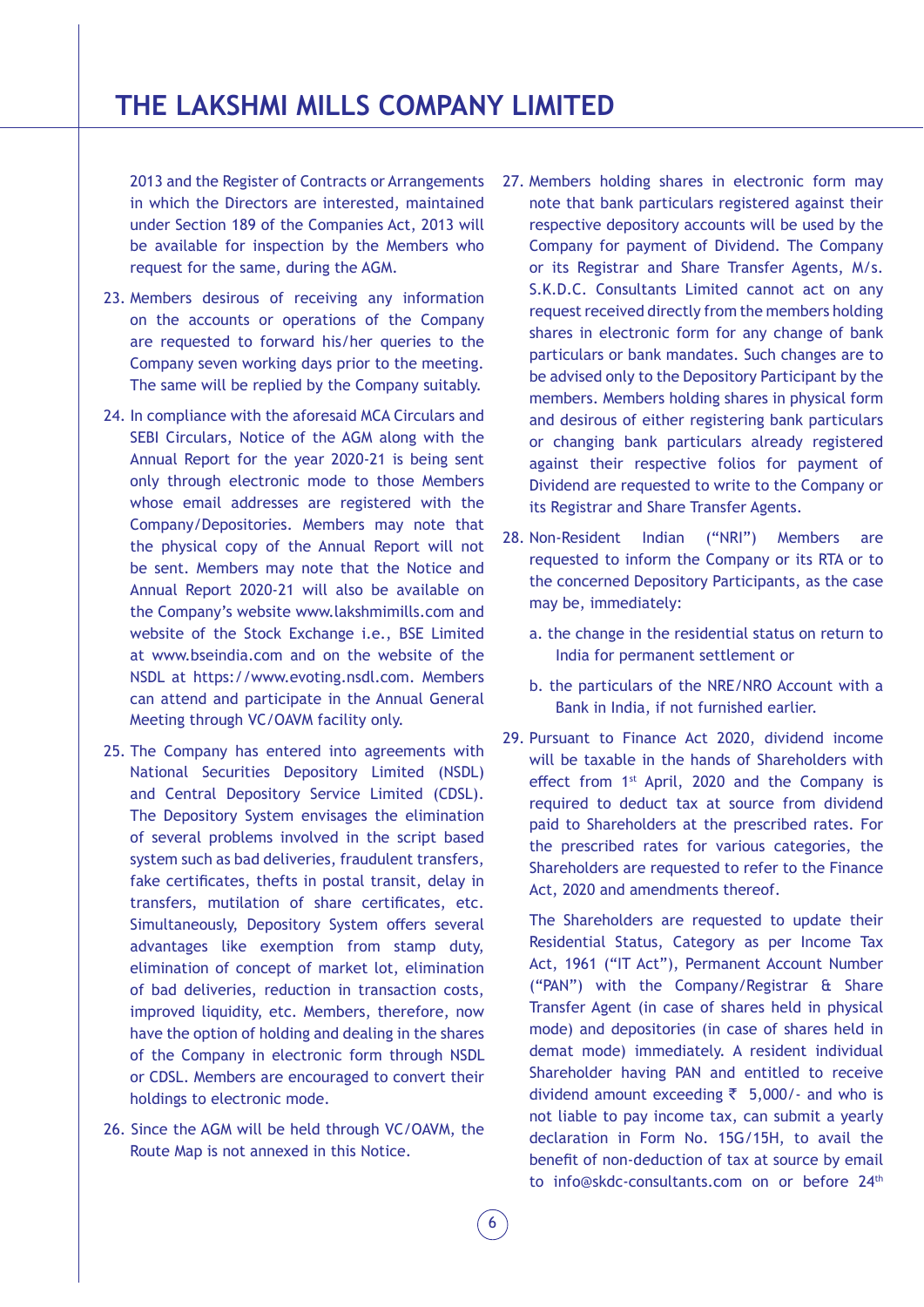September, 2021. Shareholders are requested to note that in case their PAN is not registered with the Depository Participant / Company, the tax will be deducted at a higher rate of 20%. Non-resident Shareholders can avail beneficial rates under the relevant tax treaty between India and their country of residence, subject to providing necessary documents such as No Permanent Establishment and Beneficial Ownership Declaration, Tax Residency Certificate, Form 10F, any other document which may be required to avail the tax treaty benefits by sending an email to info@skdc-consultants.com. The aforesaid declarations and documents need to be submitted by the Shareholders on or before 24th September, 2021. Separate intimation in this regard to Shareholders will be given on or before 24th September, 2021.

- 30. Members holding shares in electronic form may please note that as per the regulations of Securities and Exchange Board of India (SEBI), National Security Depository Services Limited (NSDL) and Central Depository Services (India) Limited (CDSL), the Company is obliged to print the bank details on the Cheques/Pay Orders as furnished by these depositories to the Company and the Company cannot entertain any request for deletion/change of Bank details already printed on Cheques/Pay Orders as per the information received from the concerned depositories. In this regard, Members should contact their Depository Participants (DP) and furnish particulars of any changes desired by them.
- 31. Registration of email ID and Bank Account details:

In case the shareholder's email ID is already registered with the Company/its Registrar & Share Transfer Agent (RTA)/Depositories, log in details for e-voting are being sent on the registered email address.

In case the shareholders has not registered his/ her/their email address with the Company/its RTA/ Depositories and or not updated the Bank Account mandate for receipt of dividend, the following instructions are to be followed:

(i) In case of shares held in physical form, kindly provide the required details to M/s S.K.D.C

7

Consultants Limited, "Surya", 35, Mayflower Avenue, Behind Senthil Nagar, Sowripalayam Road, Coimbatore – 641028 or to the Company at 686, Avanashi Road, Coimbatore – 641037.

(ii) In the case of Shares held in Demat mode, the shareholder may please contact the Depository Participant ("DP") and register the email address and bank account details in the demat account as per the process followed and advised by the DP.

Voting through Electronic Means

i. Pursuant to the provisions of Section 108 of the Companies Act, 2013 read with Rule 20 of the Companies (Management and Administration) Rules, 2014, (as amended) (including any statutory modification(s), clarifications, exemptions or re-enactments thereof for the time being in force), Regulation 44 of the Securities Exchange Board of India (Listing Obligations and Disclosure Requirements) Regulations, 2015, and Secretarial Standard on General Meetings (SS - 2), the Company is providing its Members with the facility to cast their vote electronically from a place other than venue of the Annual General Meeting ("remote e-voting") using an electronic voting system provided by National Securities Depository Limited ('NSDL'), for all members of the Company to enable them to cast their votes electronically, on all the business items set forth in the Notice of Annual General Meeting and the business may be transacted through such remote e-voting. The instructions to e-voting, as given below, explain the process and manner for casting of vote(s) in a secure manner.

Any person, who acquires shares of the Company and becomes Member of the Company after dispatch of Annual General Meeting Notice and holding shares as on Friday, 27<sup>th</sup> August, 2021, may refer to this Notice of the Annual General Meeting, posted on Company's website www.lakshmimills. com for detailed procedure with regard to remote e-voting. Any person, who ceases to be the member of the Company as on the cut-off date and is in receipt of this Notice, shall treat this Notice for information purpose only.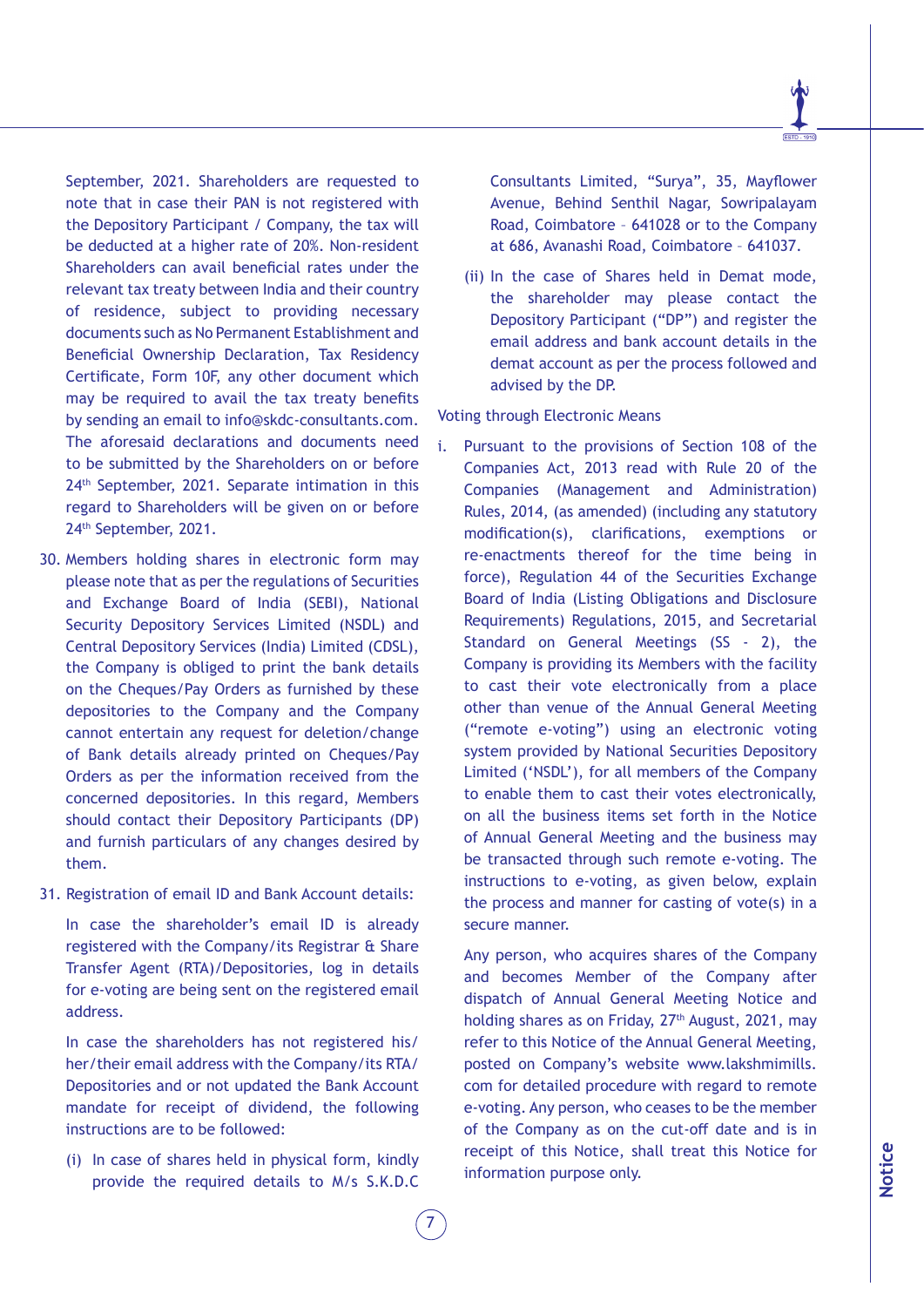The Members who have cast their vote by remote e-voting prior to the AGM may also attend/ participate in the AGM through VC/OAVM but shall not be entitled to cast their vote again. Once the vote on a Resolution is cast by the Member, the Member shall not be allowed to change it subsequently.

ii. The remote e-voting period begins on Tuesday the 21<sup>st</sup> September 2021 at 9:00 AM (IST) and ends on Thursday the 23rd September 2021 at 5:00 PM (IST). During this period, Shareholders of the Company holding shares either in physical form or in dematerialized form, as on the cut-off date (record date) of Friday,  $17<sup>th</sup>$  September 2021, may cast their vote electronically. The e-voting module shall be disabled by NSDL for voting thereafter.

The instructions for members for voting electronically are as under: -

Pursuant to SEBI circular dated December 9, 2020 on e-Voting facility provided by Listed Companies, Individual shareholders holding securities in demat mode can vote through their demat account maintained with Depositories and Depository Participants.

Shareholders are advised to update their mobile number and email ID in their demat accounts to access e-Voting facility.

# **How do I vote electronically using NSDL e-Voting system?**

The way to vote electronically on NSDL e-Voting system consists of "Two Steps" which are mentioned below:

Step 1: Log-in to NSDL e-Voting system at https:// www.evoting.nsdl.com/

Step 2: Cast your vote electronically on NSDL e-Voting system.

#### **Details on Step 1 are mentioned below:**

# **How to Log-in to NSDL e-Voting website?**

- 1. Visit the e-Voting website of NSDL. Open web browser by typing the following URL: https://www. evoting.nsdl.com either on a Personal Computer or on a mobile.
- 2. Once the home page of e-Voting system is launched, click on the icon "Login" which is available under

'Shareholders' section.

3. A new screen will open. You will have to enter your User ID, your Password and a Verification Code as shown on the screen.

Alternatively, if you are registered for NSDL eservices i.e., IDEAS, you can log-in at https:// eservices.nsdl.com with your existing IDEAS login. Once you log-in to NSDL eservices after using your log-in credentials, click on e-Voting and you can proceed to Step 2 i.e., Cast your vote electronically.

4. Your User ID details are given below:

| Manner of holding Your User ID is:<br>shares <i>i.e.</i> Demat<br>(NSDL or CDSL) or<br>Physical |                                                                                                                                                                                         |
|-------------------------------------------------------------------------------------------------|-----------------------------------------------------------------------------------------------------------------------------------------------------------------------------------------|
| a)For Members who<br>hold shares in demat<br>account with NSDL.                                 | 8<br>Character DP<br>ID<br>followed by 8<br><b>Digit</b><br><b>Client ID</b><br>For example if your DP ID<br>is IN300*** and Client ID                                                  |
|                                                                                                 | is 12****** then your user<br>ID is IN300***12******                                                                                                                                    |
| b) For Members who<br>hold shares in demat<br>account with CDSL.                                | 16 Digit Beneficiary ID<br>For example if your<br>Beneficiary ID<br>is<br>12************** then your<br>user ID is 12**************                                                     |
| c) For Members holding<br>Physical<br>shares<br>in<br>Form.                                     | <b>EVEN Number followed</b><br>by Folio Number regis-<br>tered with the Company<br>For example if<br>folio<br>number is 001***<br>and<br>EVEN is 113137 then<br>user ID is 113137001*** |

- 5. Your password details are given below:
	- a. If you are already registered for e-Voting, then you can use your existing password to login and cast your vote.
	- b. If you are using NSDL e-Voting system for the first time, you will need to retrieve the 'initial password' which was communicated to you. Once you retrieve your 'initial password', you need to enter the 'initial password' and the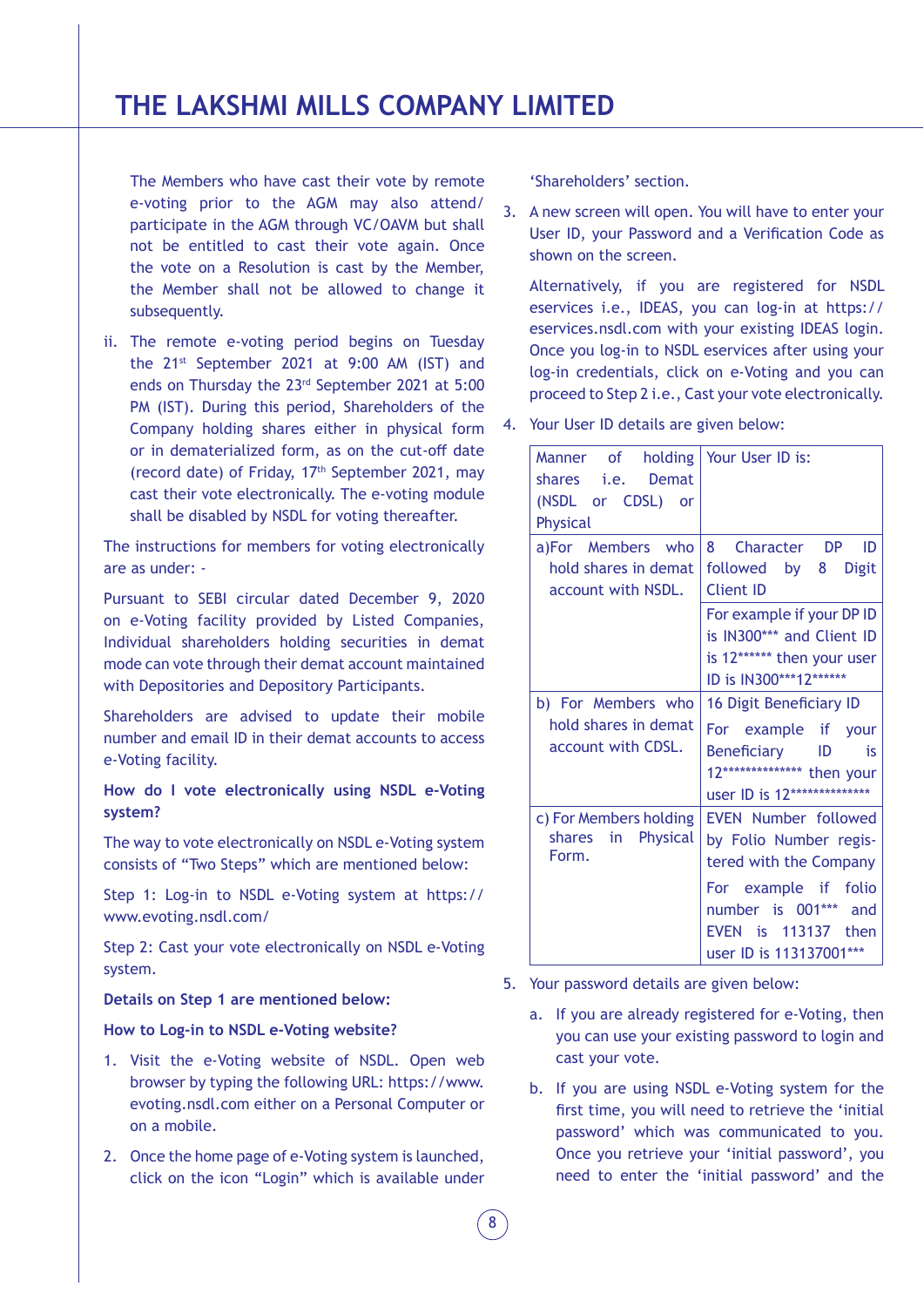

system will force you to change your password.

- c. How to retrieve your 'initial password'?
	- (i) If your email ID is registered in your demat account or with the Company, your 'initial password' is communicated to you on your email ID. Trace the email sent to you from NSDL from your mailbox. Open the email and open the attachment i.e. a .pdf file. Open the .pdf file. The password to open the .pdf file is your 8 digit client ID for NSDL account, last 8 digits of client ID for CDSL account or folio number for shares held in physical form. The .pdf file contains your 'User ID' and your 'initial password'
	- (ii) If your email ID is not registered, please follow steps mentioned below in process for those shareholders whose email ids are not registered.
- 6. If you are unable to retrieve or have not received the "Initial password" or have forgotten your password:
	- a. Click on "Forgot User Details/Password?"(If you are holding shares in your demat account with NSDL or CDSL) option available on www. evoting.nsdl.com.
	- b. "Physical User Reset Password?" (If you are holding shares in physical mode) option available on www.evoting.nsdl.com.
	- c. If you are still unable to get the password by aforesaid two options, you can send a request at evoting@nsdl.co.in mentioning your demat account number/folio number, your PAN, your name and your registered address.
	- d. Members can also use the OTP (One Time Password) based login for casting the votes on the e-Voting system of NSDL.
- 7. After entering your password, tick on Agree to "Terms and Conditions" by selecting on the check box.
- 8. Now, you will have to click on "Login" button.
- 9. After you click on the "Login" button, Home page of e-Voting will open

9

#### **Details on Step 2 are given below:**

# **How to cast your vote electronically on NSDL e-Voting system?**

- 1. After successful login at Step 1, you will be able to see the Home page of e-Voting. Click on e-Voting. Then, click on Active Voting Cycles.
- 2. After click on Active Voting Cycles, you will be able to see all the companies "EVEN" in which you are holding shares and whose voting cycle is in active status.
- 3. Select "EVEN" of company for which you wish to cast your vote
- 4. Now you are ready for e-Voting as the Voting page opens.
- 5. Cast your vote by selecting appropriate options i.e. assent or dissent, verify/modify the number of shares for which you wish to cast your vote and click on "Submit" and also "Confirm" when prompted.
- 6. Upon confirmation, the message "Vote cast successfully" will be displayed.
- 7. You can also take the printout of the votes cast by you by clicking on the print option on the confirmation page.
- 8. Once you confirm your vote on the resolution(s), you will not be allowed to modify your vote.

#### **General Guidelines for shareholders:**

- 1. Institutional shareholders (i.e. other than individuals, HUF, NRI etc.) are required to send scanned copy (PDF/JPG Format) of the relevant Board Resolution/Authority letter etc. together with attested specimen signature of the duly authorized signatory(ies) who are authorized to vote, to the Scrutinizer by e-mail to bk.scrutiniser@ gmail.com with a copy marked to evoting@nsdl. co.in.
- 2. It is strongly recommended not to share your password with any other person and take utmost care to keep your password confidential. Login to the e-voting website will be disabled upon five unsuccessful attempts to key in the correct password. In such an event, you will need to go through the "Forgot User Details/Password?" or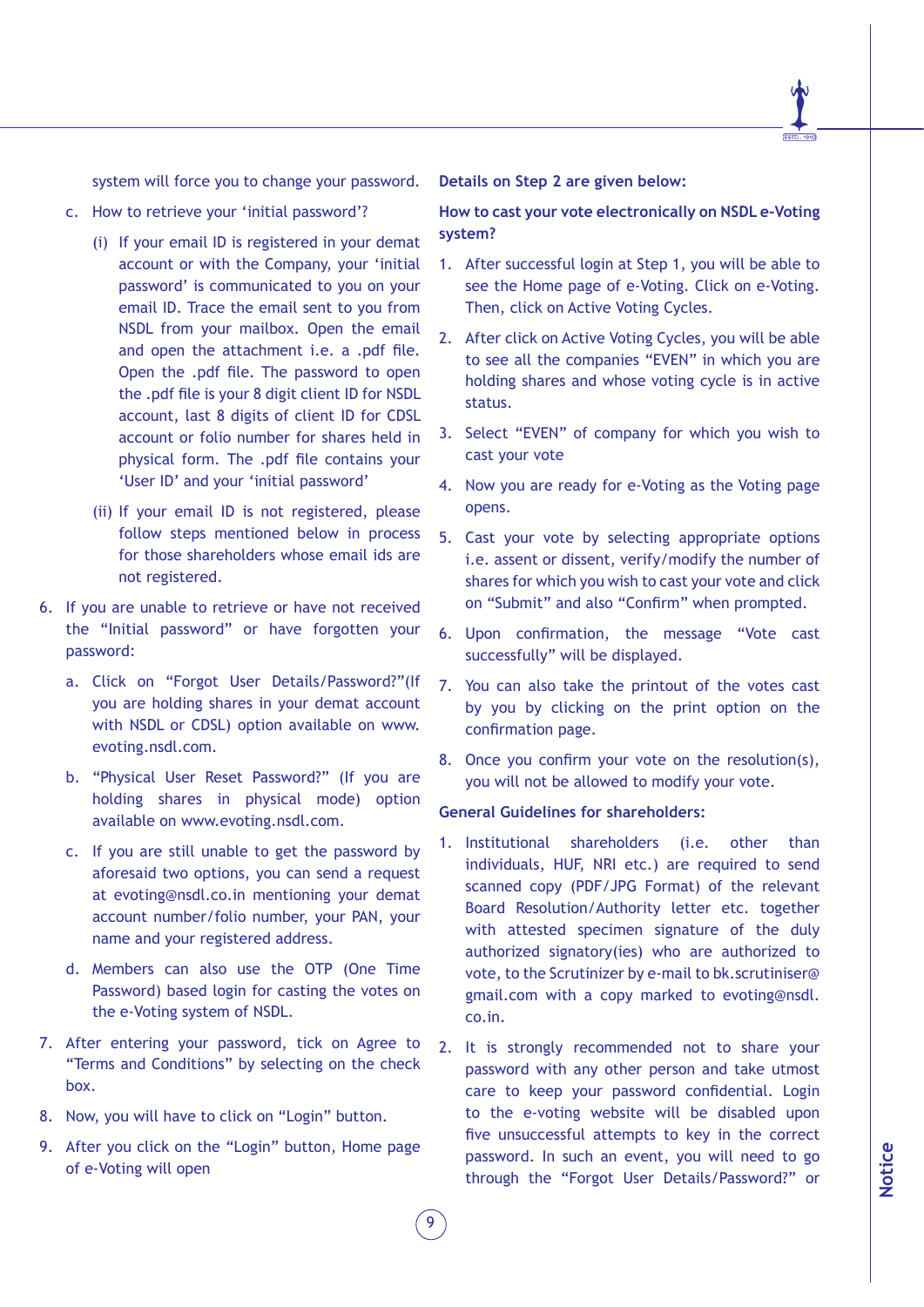"Physical User Reset Password?" option available on www.evoting.nsdl.com to reset the password.

- 3. In case of any queries, you may refer the Frequently Asked Questions (FAQs) for Members and remote e-voting user manual for Members available at the download section of www.evoting.nsdl.com or call on toll free no.: 1800-222-990.
- 4. You can also update your mobile number and e-mail id in the user profile details of the folio which may be used for sending future communication(s).
- 5. The voting rights of Members shall be in proportion to their shares of the paid up equity share capital of the Company as on the cut-off date of 17.09.2021.
- 6. Any person, who acquires shares of the Company and become Member of the Company after dispatch of the notice and holding shares as on the cut-off date i.e., 17.09.2021, may obtain the login ID and password by sending a request at evoting@nsdl. co.in or info@skdc-consultants.com.
- 7. However, if you are already registered with NSDL for remote e-voting then you can use your existing user ID and password for casting your vote. If you forgot your password, you can reset your password by using "Forgot User Details/Password" or "Physical User Reset Password" option available on www. evoting.nsdl.com or contact NSDL at the following toll free no.: 1800 222 990 and 1800 224 430. In case of Individual Shareholders holding securities in demat mode who acquires shares of the Company and becomes a Member of the Company after sending of the Notice and holding shares as on the cut-off date i.e. 17.09.2021 may follow steps mentioned in the Notice of the AGM under "How to Log-in to NSDL e-Voting website".

**Process for those shareholders whose email ids are not registered with the Depositories/Company for procuring user id and password and registration of e mail ids for e-voting for the resolutions set out in this notice:**

1. In case shares are held in physical mode please provide Folio No., Name of the shareholder, scanned copy of the share certificate (front and back), PAN (self-attested scanned copy of PAN card), AADHAR (self-attested scanned copy of Aadhar Card) by email to info@skdc-consultants.com.

- 2. In case shares are held in demat mode, please provide DPID-CLID (16 digit DPID + CLID or 16 digit beneficiary ID), Name, client master or copy of Consolidated Account statement, PAN (self-attested scanned copy of PAN card), AADHAR (self-attested scanned copy of Aadhar Card) to info@skdc-consultants.com.
- 3. Alternatively member may send an email request to evoting@nsdl.co.in for obtaining user id and password by providing the details mentioned in point (1) or (2) as the case may be.

# **Instructions for Members for e-voting on the day of the AGM are as under:**

- 1. The procedure for e-Voting on the day of the AGM is same as the instructions mentioned above for remote e-voting.
- 2. Only those Members/shareholders, who will be present in the AGM through VC/OAVM facility and have not casted their vote on the Resolutions through remote e-Voting and are otherwise not barred from doing so, shall be eligible to vote through e-Voting system in the AGM.
- 3. Members who have voted through Remote e-Voting will be eligible to attend the AGM. However, they will not be eligible to vote in the AGM.
- 4. The details of the person who may be contacted for any grievances connected with the facility for e-Voting on the day of the AGM shall be the same person mentioned for Remote e-voting.

# **Instructions for Members for Attending the AGM through VC/OAVM are as under:**

1. Member will be provided with a facility to attend the AGM through VC/OAVM through the NSDL e-Voting system. Members may access the same at https://www.evoting.nsdl.com under shareholders/Members login by using the remote e-voting credentials. The link for VC/OAVM will be available in Shareholder/ Member's login where the EVEN of Company will be displayed. Please note that the Members who do not have the User ID and Password for e-Voting or have forgotten the User ID and Password may retrieve the same by following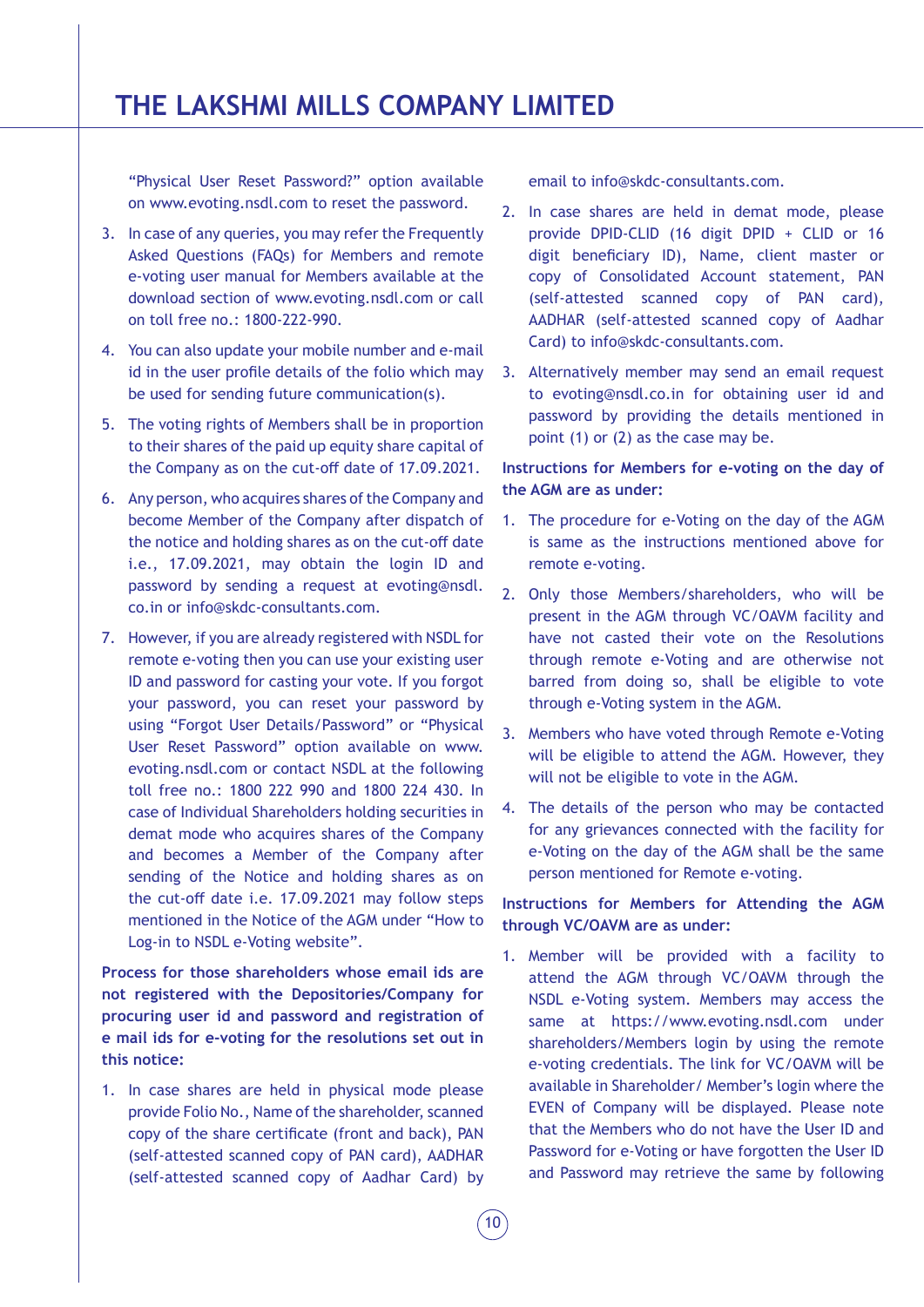the remote e-Voting instructions mentioned in the notice to avoid last minute rush. Further Members can also use the OTP based login for logging into the e-Voting system of NSDL.

- 2. Members are encouraged to join the Meeting through Laptops for better experience.
- 3. Further Members will be required to allow Camera and use Internet with a good speed to avoid any disturbance during the meeting.
- 4. Please note that participants connecting from Mobile Devices or Tablets or through Laptop connecting via Mobile Hotspot may experience Audio/Video loss due to fluctuation in their respective network. It is therefore recommended to use Stable Wi-Fi or LAN connection to mitigate any kind of aforesaid glitches.
- 5. Members who need assistance before or during the AGM, can contact NSDL on evoting@nsdl.co.in or call on toll free no. 1800-222-990 and 1800 224 430.
- 6. Shareholders who would like to express their views/ ask questions during the meeting may register themselves as a speaker by sending their request from their registered email address mentioning their name, DP ID and Client ID demat account number/folio number, PAN, mobile number at csns@lakshmimills.com on or before 05.00 PM IST on Friday, 17th September, 2021.
- 7. Those shareholders who have registered themselves as a speaker will only be allowed to express their views/ask questions during the meeting.

Members can join the AGM in the VC/OAVM mode 30 minutes before and after the scheduled time of the commencement of the Meeting by following the procedure mentioned in the Notice. The facility of participation at the AGM through VC/ OAVM will be made available for 1,000 Members on first come first served basis. This will not include large Shareholders (Shareholders holding 2% or more shareholding), Promoters, Institutional Investors, Directors, Key Managerial Personnel, the Chairpersons of the Audit Committee, Nomination and Remuneration Committee and Stakeholders Relationship Committee, Auditors etc. who are allowed to attend the AGM without restriction on account of first come first served basis.

- 32. The voting rights of shareholders shall be in proportion to their shares of the paid up equity share capital of the Company as on the cut-off date of Friday, 17<sup>th</sup> September, 2021.
- 33. The Company has appointed Sri B. Krishnamoorthi, Chartered Accountant (Membership No. 20439), as the Scrutinizer to scrutinize the voting and remote e-voting process in a fair and transparent manner.
- 34. The Chairman shall, at the Annual General Meeting, at the end of discussion on the resolutions on which voting is to be held, allow e-voting for all those Members who are present at the Annual General Meeting by electronic means but have not cast their votes by availing the remote e-voting facility.
- 35. The Scrutinizer shall after the conclusion of voting at the Annual General Meeting, will first count the votes casted during the AGM and thereafter unblock the votes cast through remote e-voting in the presence of at least two witnesses not in the employment of the Company and shall make, not later than 48 hours of the conclusion of the AGM, a consolidated scrutinizer's report of the total votes cast in favour or against, if any, to the Chairman or a person authorized by him in writing, who shall countersign the same and declare the result of the voting forthwith.
- 36. The results shall be declared within 2 days from the conclusion of the Annual General Meeting. The Results declared along with the report of the Scrutinizer shall be placed on the website of the Company www.lakshmimills.com and the website of the NSDL and communicated to the Stock Exchange – BSE Limited, where the shares of the Company are listed, by the Chairman or a person authorized by him.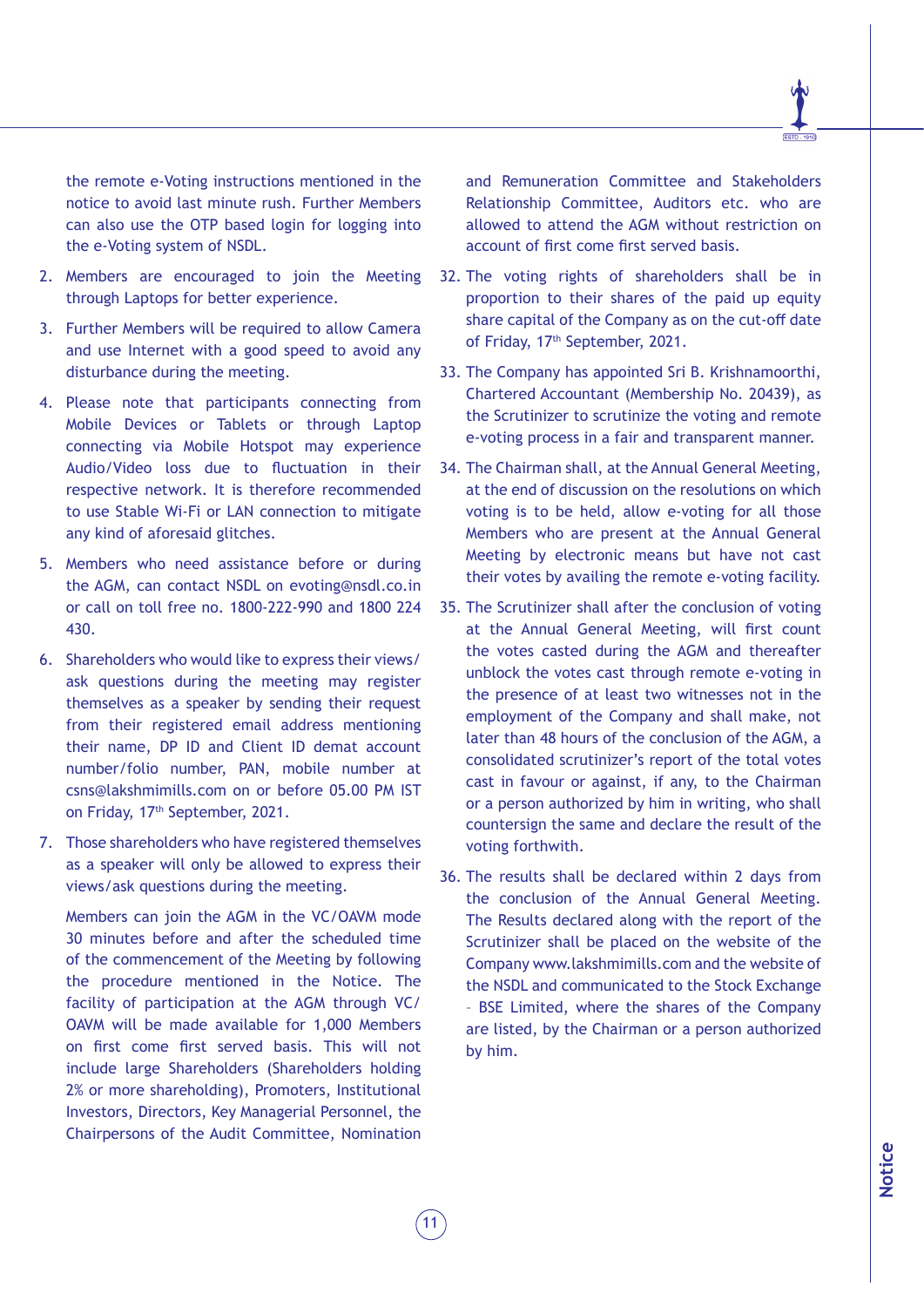# **ANNEXURE TO NOTICE**

# **STATEMENT PURSUANT TO SECTION 102 OF THE COMPANIES ACT, 2013**

#### **Item No. 4**

The Board of Directors of the Company at their meeting held on 10<sup>th</sup> February 2021 have, subject to the approval of the shareholders, re-appointed Sri S. Pathy as Managing Director of the Company for a further period of 5 years with effect from 24<sup>th</sup> April 2021 on such terms and conditions set out in Item No. 4 of the Notice.

Sri S. Pathy has been tirelessly working towards improving the prospects of the Company and therefore the Board of Directors are of the view that the re-appointment of Sri S. Pathy as the Managing Director for a further period of 5 years would be in the best interests of the Company.

As per Section 178 of the Companies Act, 2013 the Nomination and Remuneration Committee at their meeting held on 10<sup>th</sup> February 2021 had, taking into consideration the factors detailed above, proposed the appointment of Sri S. Pathy as the Managing Director of the Company for a period of 5 years with effect from 24<sup>th</sup> April, 2021 and determined his remuneration as set out in the resolution and recommended the same to the Board. The proposed remuneration is well within the limits prescribed in the Companies Act, 2013, the Schedule and Rules made thereunder.

As per Section 177 of the Companies Act, 2013 and pursuant to the provisions of Regulation 23 of the SEBI (Listing Obligations and Disclosure Requirements) Regulations, 2015, the Audit Committee at the meeting held on 10<sup>th</sup> February 2021 had also approved the remuneration payable to Sri S. Pathy as the Managing Director of the Company for a period of 5 years and recommended the same to the Board.

Pursuant to the provisions of Section 196, 197, 198, 203, Schedule V and other applicable provisions, if any, of the Companies Act, 2013 the re-appointment and payment of remuneration to the Managing Director shall be subject to the approval of the shareholders of the Company in the ensuing General Meeting. Hence the necessary resolution has been set out in Item No. 4 of the Notice for the approval of the Members.

The details as required under Regulation 36 of SEBI (Listing Obligations and Disclosure Requirements) Regulations, 2015, brief bio-data of Sri S. Pathy and other disclosures as per Secretarial Standard 2 are furnished and form a part of this notice.

Except Sri S. Pathy, being the appointee director and Sri Aditya Krishna Pathy being his relative, none of the other Directors and Key Managerial Personnel of the Company and their relatives is concerned or interested, financial or otherwise, in the resolutions set out at Item No. 4.

# **Item No. 5**

The Board of Directors of the Company, at their meeting held on 28th June, 2021 on the recommendation of the Audit Committee, has approved the appointment of and remuneration payable to M/s. A. R. Ramasubramania Raja & Co., Cost Accountants for the audit of cost accounting records of the Company pursuant to the Companies (Cost Records and Audit) Rules, 2014, as amended, for the financial year 2021-22 at a remuneration of  $\bar{z}$  1,00,000/- per annum excluding the applicable taxes and reimbursement of out of pocket expenses incurred by them in connection with the audit.

As per Section 148(3) of the Companies Act, 2013 read with Rule 14(a) of the Companies (Audit & Auditors) Rules, 2014, the remuneration payable to the Cost Auditor as determined by the Board is required to be ratified by the Members of the Company. Board recommends this Resolution for the approval of the Members.

None of the Directors, Key Managerial Personnel of the Company or their relatives is concerned or interested, financial or otherwise, in the Resolution set out at Item No. 5.

- **I. General Information**
	- **1. Nature of Industry:**

The Company is manufacturing and selling of Cotton and Synthetic yarn and trading in cloth and garments. The installed capacity is 1,33,392 Ring spindles. The Company presently has two manufacturing Units, one at Palladam and another at Kovilpatti.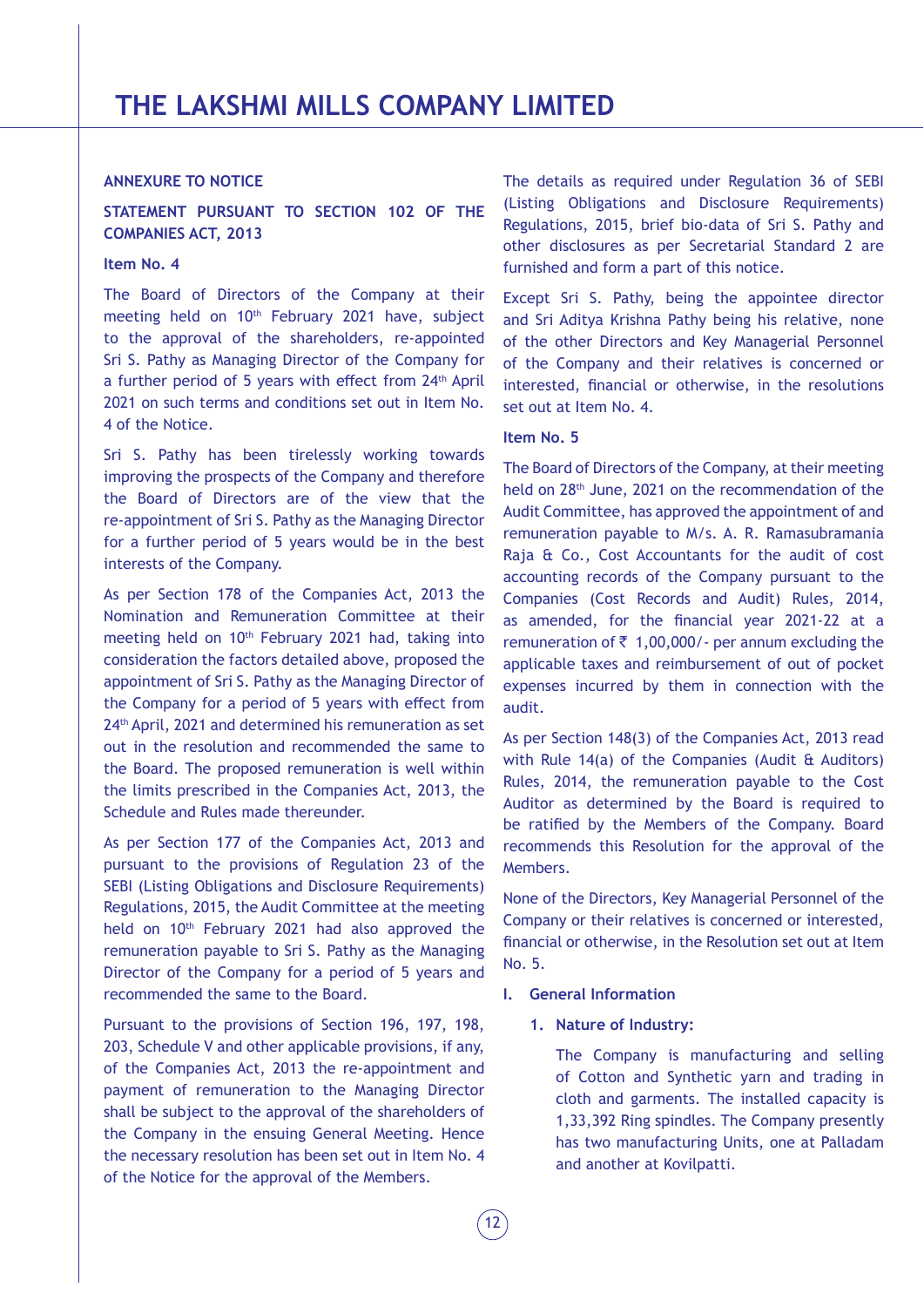The Company has also entered into Rental Services on development of Coimbatore Unit and letting out the properties.

**2. Date of commencement of Commercial Production:** 01.04.1910

| 3. Financial Performance: |           | $\bar{z}$ in lakhs |
|---------------------------|-----------|--------------------|
| <b>Particulars</b>        | 2020-2021 | 2019-2020          |
| <b>Sales</b>              | 18,586.37 | 21,268.50          |
| Profit before             | 2,405.73  | 1,036.06           |
| Interest,                 |           |                    |
| <b>Depreciation</b>       |           |                    |
| and Taxation              |           |                    |
| <b>Net Profit</b>         | 366.96    | 42.60              |
| <b>Effective</b>          | 4,432.10  | 23,986.09          |
| Capital                   |           |                    |

**4. Export Performance and Net foreign exchange earnings:**

| <b>Particulars</b> | 2020-2021 | 2019-2020 |
|--------------------|-----------|-----------|
| Yarn               | 287.24    | 2,300.59  |
| Cloth and          | 2,033.75  | 1,879.23  |
| Garments           |           |           |

**5. Foreign Investments or Collaborators:** Nil

# **II. Information about the appointee Sri S. Pathy, Managing Director**

Sri S. Pathy was re-appointed as Managing Director by the Board of Directors at their meeting held on 10.02.2021 for a period of 5 years effective from 24.04.2021. He takes care of the day to day operations of the Company including modernization and global export market and Rental Services.

| ₹<br>6,00,000/- per month          |
|------------------------------------|
| with an annual increment of        |
| ₹ 50,000/ - every year             |
| ₹ 7,00,000/- per month             |
| with annual increment of $\bar{z}$ |
| 50,000/- every year                |
| 1% on the Net Profit of the        |
| Company                            |
| Sri S. Pathy is related to         |
| Sri Aditya Krishna Pathy,          |
| <b>Deputy Managing Director</b>    |
|                                    |

The remuneration proposed is commensurate with the size of the Company, the responsibilities and the industry norms.

#### **III. Other information**

The Company is one of the leading Textile Mills in South India established in the year 1910. The Company has a track record of paying dividend to the shareholders continuously for the last 80 years excepting the year 2011-12 and the year 2019-20. The equity shares of  $\bar{z}$  100/- each of the Company were quoted at around  $\bar{\tau}$  2,314/- per share on 31.03.2021. The working of the Company for the financial year 2020-21 has resulted in a net profit of  $\bar{z}$  366.96 Lakhs and is expected to grow in future years considering the development in Rental Services and Textiles.

**IV. Disclosures**

The following disclosures have been mentioned in the Board of Directors' Report under the heading "Corporate Governance" attached to the financial statements

- (i) All elements of remuneration package such as salary, benefits, bonuses, stock options, pension etc. of all the directors:
- (ii) Details of fixed component and performance linked incentives along with the performance criteria.
- (iii)Service contracts, notice period, severance fees.
- (iv) Stock option details, if any, and whether the same has been issued at a discount as well as the period over which accrued and over which exercisable.